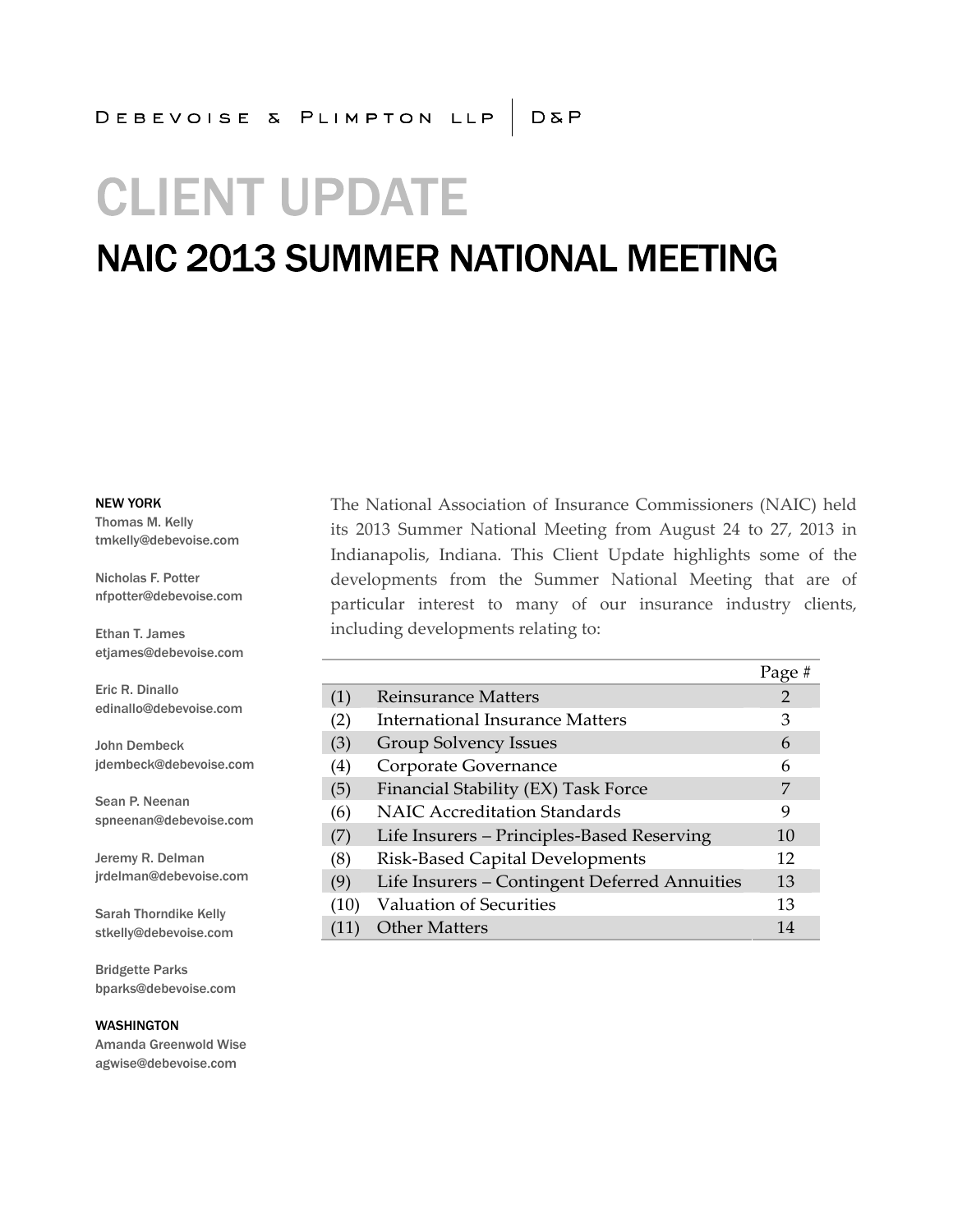For purposes of this report:

- "ACLI" means the American Council of Life Insurers.
- "FIO" means the Federal Insurance Office of the U.S. Department of the Treasury.
- "FSB" means the Financial Stability Board.
- "FSOC" means the Financial Stability Oversight Committee.
- "G-SII" means a global systemically important insurer.
- "IAIS" means the International Association of Insurance Supervisors.
- "SIFI" means a systemically important financial institution.
- "SVO" means the NAIC Securities Valuation Office.

#### (1) REINSURANCE MATTERS

#### *Process for Developing and Maintaining the List of Qualified Jurisdictions*

The **Reinsurance (E) Task Force** adopted the Process for Developing and Maintaining the List of Qualified Jurisdictions. The list is referenced in the revised Credit for Reinsurance Model Law and Regulation, which provides that any assuming insurer, licensed and domiciled in a Qualified Jurisdiction, is eligible to be considered for certification by a state as a certified reinsurer for reinsurance collateral reduction purposes. The Task Force will set up a working group to begin the expedited review of the four jurisdictions that have previously been approved by individual states: Bermuda, Germany, Switzerland and the U.K. These jurisdictions are expected to be approved as conditional qualified jurisdictions by the end of the year. The working group will also begin considering other jurisdictions for qualification this year. Currently, 18 states have enacted the Credit for Reinsurance Model Law and Regulation and several other states are considering the model law in their upcoming legislative sessions. Insurers domiciled in the 18 states that have adopted the model law write approximately 53% of the primary insurance premiums in the U.S.; if all the states considering the model law end up enacting it, this figure will rise to approximately 75%.

#### *Reinsurance Financial Analysis (E) Working Group*

The **Reinsurance (E) Task Force** received a report from the Reinsurance Financial Analysis (E) Working Group, which had previously met in a regulator-only session to discuss the process for reviewing reinsurers that have been certified by individual states for reinsurance collateral reduction purposes. Connecticut, Florida and New York have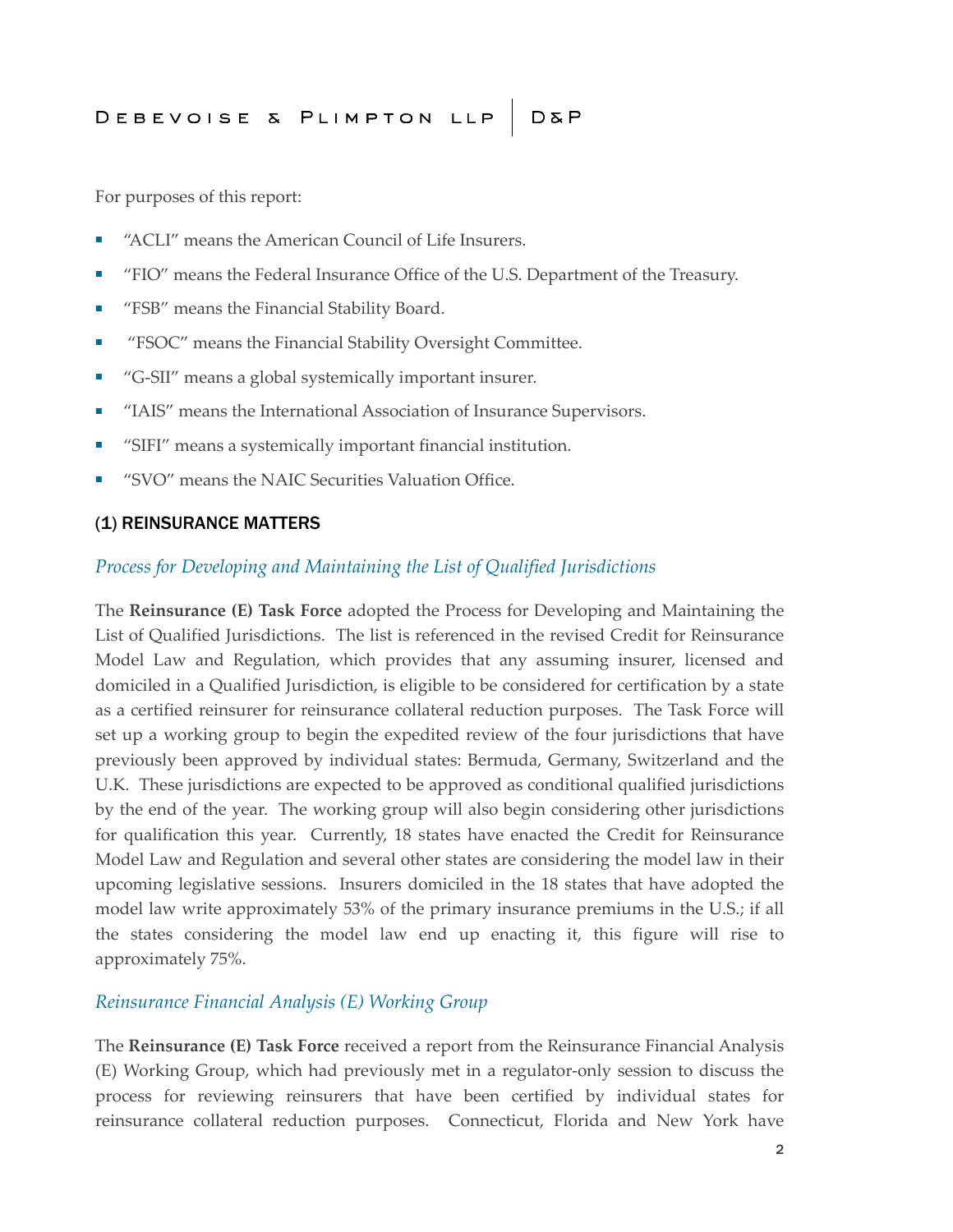certified 29 reinsurers and the NAIC will act as a peer reviewer. The Working Group aims to complete its review of the 29 reinsurers by the end of the year, thereby allowing the reinsurers to hold less collateral starting on January 1, 2014. The lead filing state is charged with informing reinsurers once the Working Group finishes its review.

#### *Captive and Special Purposes White Paper Recommendations*

The **Reinsurance (E) Task Force** received a referral from the Financial Condition (E) Committee to consider three of the seven recommendations made in the White Paper on captive reinsurers, which was adopted by the Executive (EX) Committee/Plenary on July 26, 2013. The recommendations are to (1) consider updating the Special Purpose Reinsurance Vehicle Model Act, (2) monitor ongoing developments with respect to IAIS principles and consider possible enhancements to the U.S. captive regulatory framework and (3) study captive structures that may be at odds with the Credit for Reinsurance Model Law and Regulation. The remaining four recommendations were referred to the Principles-Based Reserving (PBR) Implementation (EX) Task Force and are discussed below.

#### (2) INTERNATIONAL INSURANCE MATTERS

#### *International Insurance Relations (G) Committee*

The **International Insurance Relations (G) Committee** received updates regarding several international relations bodies. In particular:

- The International Regulatory Cooperation (G) Working Group reported that in July 2013 there was a seminar on group supervision with 11 countries.
- The Joint Forum (which brings together IAIS, the Basel Committee on Banking Supervision and the International Organization of Securities Commissions) issued three reports over the last few weeks, including a mortgage insurance report and a report on longevity risk. Longevity risk is a growing area of risk as baby boomers get older, interest rates remain low, and annuity providers worry whether pension assets will be sufficient to honor the obligations arising under annuity contracts. One of the recommendations of the longevity report is that "[p]olicymakers should review rules and regulations pertaining to the measurement, management and disclosure of longevity risk with the objective of establishing or maintaining appropriately high qualitative and quantitative standards, including provisions and capital requirements for expected and unexpected increases in life expectancy." The Joint Forum has three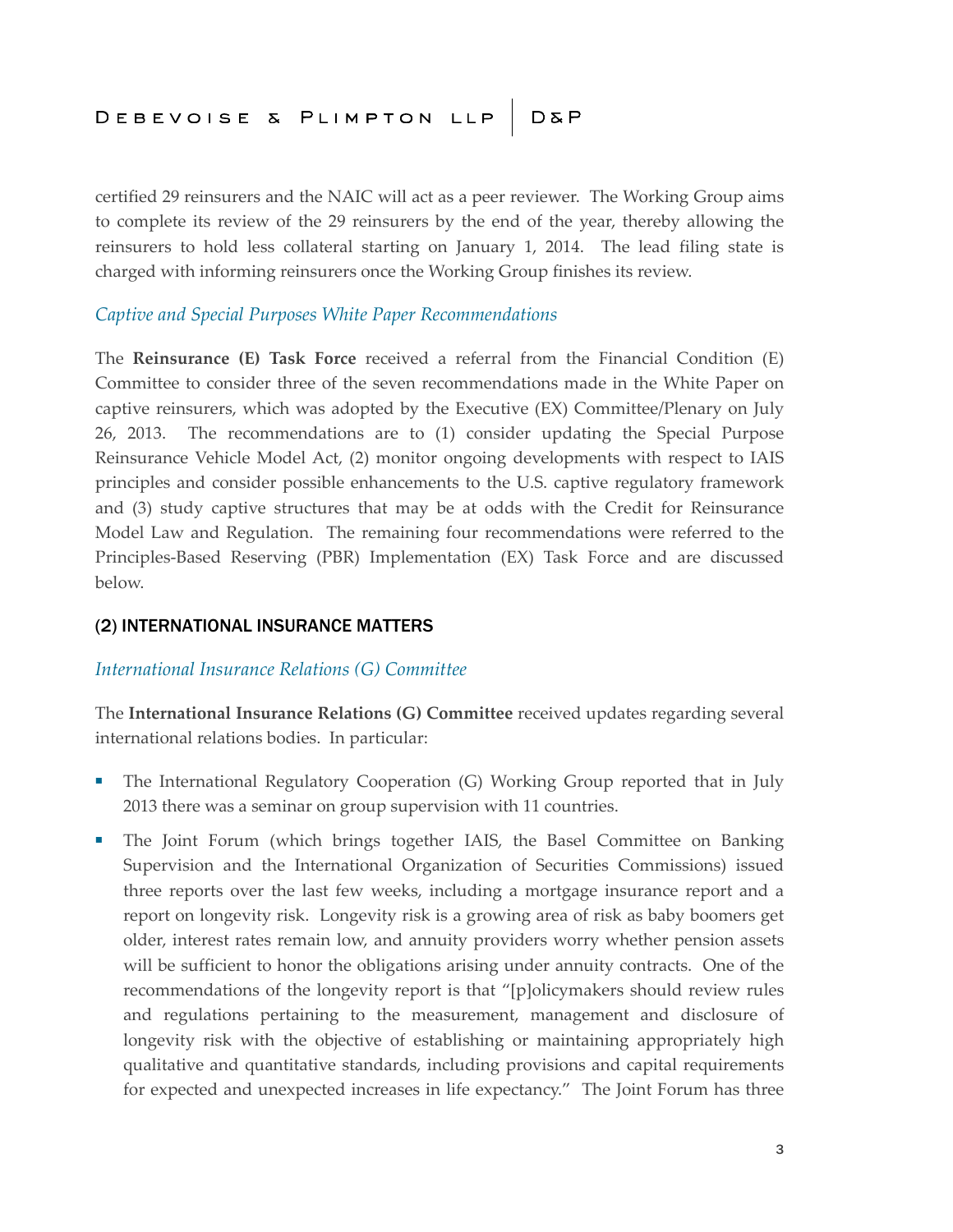active work streams, with topics including asset encumbrances and collateral requirement increases.

- Pennsylvania Commissioner Michael Consedine provided an update on the U.S./EU dialogue. There was a meeting in Frankfurt in July 2013. Reinsurance will continue to be an important topic in the "Way Forward" plan regarding regulatory cooperation. NAIC CEO Ben Nelson said that the July 2013 meeting was constructive in enhancing transatlantic dialogue.
- The Organization for Economic Cooperation and Development met in June 2013. A key agenda item for that meeting was a roundtable on insurer long-term financing.
- Ekrem Sarper of the NAIC provided an update on International Trade Agreements, including an International Services Agreement due to be completed by the end of 2013 and a trade agreement between the U.S. and Japan about market access.

The Committee heard an update on activities at the IAIS, including collaboration between the FSB and the IAIS on work relating to G-SIIs. On July 18, 2013, the FSB announced the designation of nine  $G-SIIs<sup>1</sup>$  and the policy measures that apply to them, including "straightforward, backstop capital requirements".<sup>2</sup> Some believe that it would have been better to do a comparative analysis to determine whether the most risky insurer is still less risky than the least risky bank before designating G-SIIs. The policy measures are advisory and nonbinding, and any potential G-SII designation of reinsurers is deferred until mid-2014.

Any action on U.S. G-SIIs will require action by the FSOC, and the Committee heard an update on FSOC activities. The FSOC has its own process for the designation of U.S. insurance groups as SIFIs. AIG and GE Capital have been designated, Prudential Financial is in the process of contesting designation and MetLife has moved to stage three of the designation process. The ACLI commented that it has been working with the FRB, the FSOC and other groups considering new capital standards. The ACLI is opposed to an application of bank-centric standards and is concerned about the effects of additional capital standards proposed for G-SIIs being applied to some insurers but not others. The ACLI takes the position that the standards should be applied consistently, and that they should be tailored to the long-term nature of life and annuity products.

The Committee heard an update on the Common Framework for the Supervision of Internationally Active Insurance Groups (ComFrame), which has been under revision. The

<sup>&</sup>lt;sup>1</sup> The nine insurers are Allianz SE; American International Group, Inc.; Assicurazioni Generali S.p.A.; Aviva plc; Axa S.A.; MetLife, Inc; Ping An Insurance (Group) Company of China, Ltd.; Prudential Financial, Inc.; and Prudential plc.

<sup>&</sup>lt;sup>2</sup> The policy measures can be found at **www.iaisweb.org/G-SIIs-988**.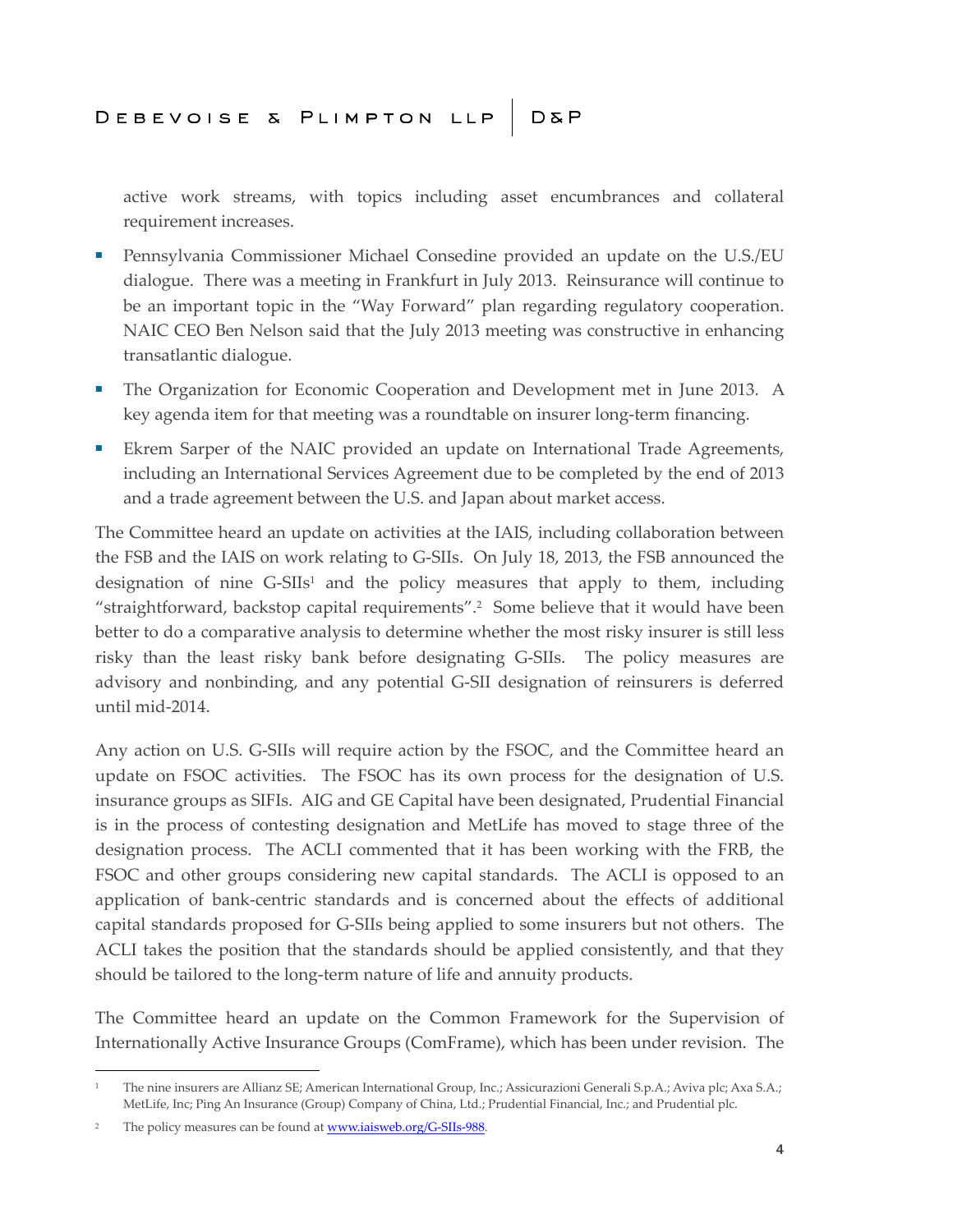purpose of the Field Testing Task Force (FTTF) at the IAIS is to perform studies to determine whether ComFrame promotes effective group-wise supervision, whether there are undue burdens associated with it, and whether ComFrame should be revised. The FTTF has three U.S. members: a representative from each of the NAIC, the FIO and the states. A Field Testing questionnaire will be sent in March 2014 and the FTTF is looking for volunteers. The questionnaire will contain qualitative and quantitative questions, and the results will be used to further shape ComFrame. An interested party expressed concern that ComFrame is transforming itself behind closed doors. Ramon Calderon of the NAIC said he doesn't believe there has been a lot of change yet, though there could be change in the future. He encouraged the U.S. industry to continue to fight for more openness in the meetings.

The Committee approved a position paper entitled "U.S. Insurance Regulators' Views: IAIS Common Framework for the Supervision of Internationally Active Insurance Groups 'ComFrame'" which states that the U.S. insurance regulators support ComFrame development but will oppose ComFrame if it mandates changes to U.S. insurance regulation that is not in the best interests of U.S. insurers or insurance consumers.

#### *International Solvency and Accounting Standards (E) Working Group*

The **International Solvency and Accounting Standards (E) Working Group** heard a presentation from the ACLI on the IASB and FASB 2013 Insurance Contracts Exposure Drafts, which were released in June 2013. These Exposure Drafts contain proposals that would change how insurance contracts are accounted for. The IASB Exposure Draft states that the paper "has been developed to improve the transparency of the effects of insurance contracts on an entity's financial position and financial performance and to reduce diversity in the accounting for insurance contracts." The ACLI expressed a number of concerns about the Exposure Drafts, including increased complexity, volatility and costs. The U.S. P&C Coalition also expressed concerns about the impact of the Exposure Drafts on the property/casualty industry, including significant changes to the property/casualty insurance accounting model. On the Working Group's August 15, 2013 conference call, Rob Essen of the NAIC was directed to prepare a summary document of key issues relating to the IASB Exposure Draft so that the Working Group could provide input on the process. At the Summer National Meeting, Mr. Essen presented a memorandum compiling the key issues from state insurance regulators, the U.S. P&C Coalition and the ACLI. The Working Group will have a conference call in September 2013 to finalize the memorandum before the IAIS Accounting and Auditing Issues Subcommittee meeting to be held September 19-20, 2013.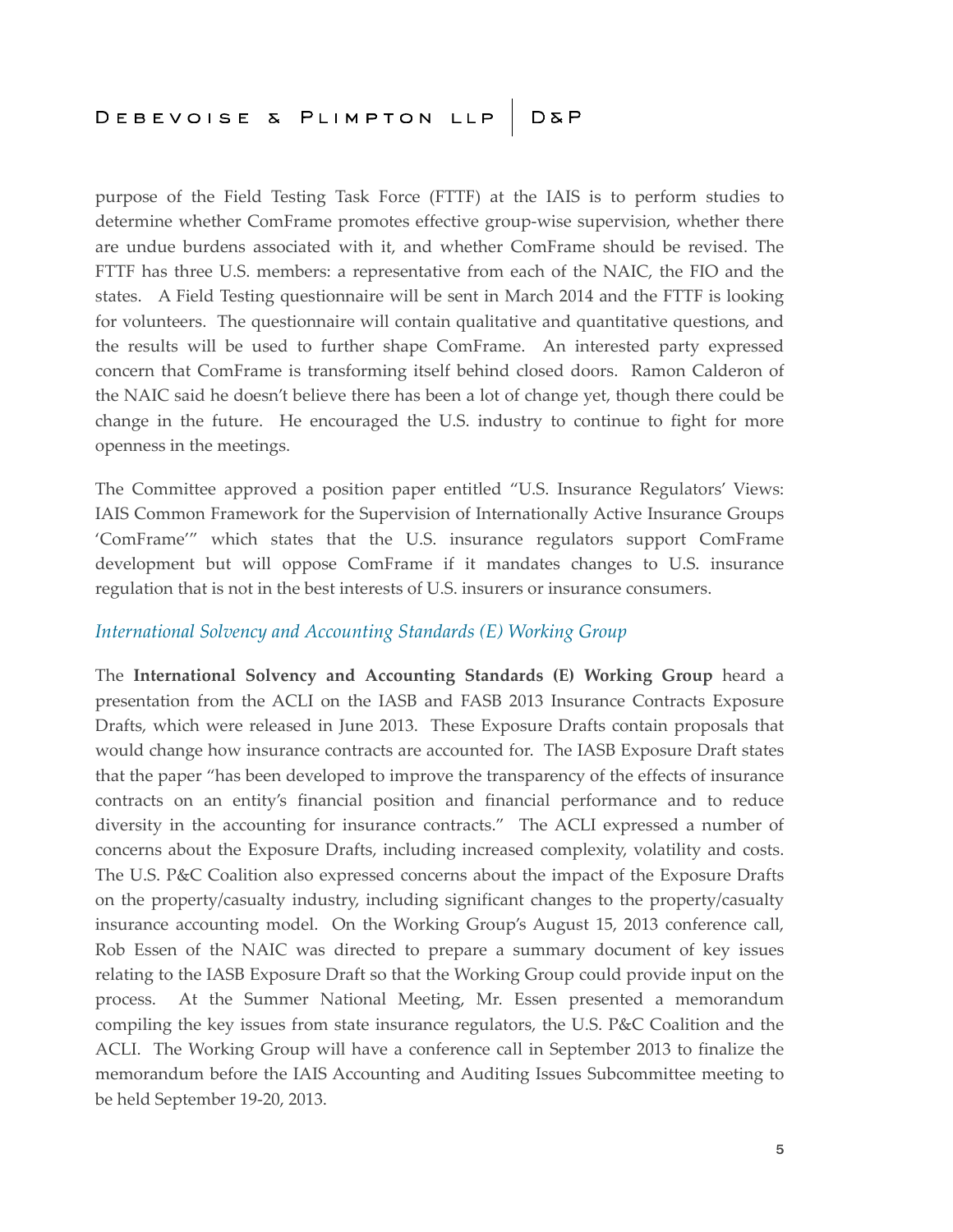#### (3) GROUP SOLVENCY ISSUES

The **Group Solvency Issues (E) Working Group** heard an update from Pooja Rahman of the NAIC on the IAIS workstream related to Insurance Core Principle 23: Group-wise Supervision (ICP 23). Ms. Rahman reported that some issues have surfaced regarding ICP 23, including that it does not appear consistent with the Joint Forum principles for conglomerates, and that it does not appear to accommodate both direct (having authority at the holding company level) and indirect approaches to group-wise supervision. To deal with these issues, ICP 23 has been delinked from ComFrame since ComFrame is moving forward towards consultation later in 2013. There is a general concern as to whether work on ICP 23 will move forward and whether it will satisfy the FSB. An interested party stated that ICP 23 has a lot of influence on the insurance industry. He expressed frustration that ICP 23 language will not be in the next draft of ComFrame, to be exposed in October 2013, given the time spent commenting on it and the fact that it is supposed to be in the final draft of ComFrame before field testing begins.

At the 2012 Fall National Meeting, the Working Group discussed a lack of understanding among international regulators and other parties of the U.S. regulatory approach to group supervision and expressed a desire to clarify the approach, including the role of the lead state/group supervisor. At the 2013 Spring National Meeting, the Working Group exposed proposed changes to the Financial Analysis Handbook related to the roles and responsibilities of the U.S. lead state/U.S group supervisor. After receiving comments from the American Insurance Association and the ACLI, the Working Group re-exposed the proposed changes. The American Insurance Association provided additional comments, which were discussed at the Summer National Meeting. The Working Group decided to refer the proposed changes to the Financial Analysis Handbook (E) Working Group so that others could become familiar with the changes.

The Working Group discussed a proposed letter to the Financial Examiners Coordination (E) Working Group on referrals regarding group solvency issues. The Working Group decided that rather than adopting the letter now, it would defer action until after the 2013 Own Risk and Solvency Assessment (ORSA) Pilot project is completed.

#### (4) CORPORATE GOVERNANCE

The **Corporate Governance (E) Working Group** received a suggestion from the Market Regulation and Consumer Affairs (D) Committee to add an organization's market conduct decision making process to a list of corporate governance inquiries that are being considered for annual collection from insurers. Other items already on the list include an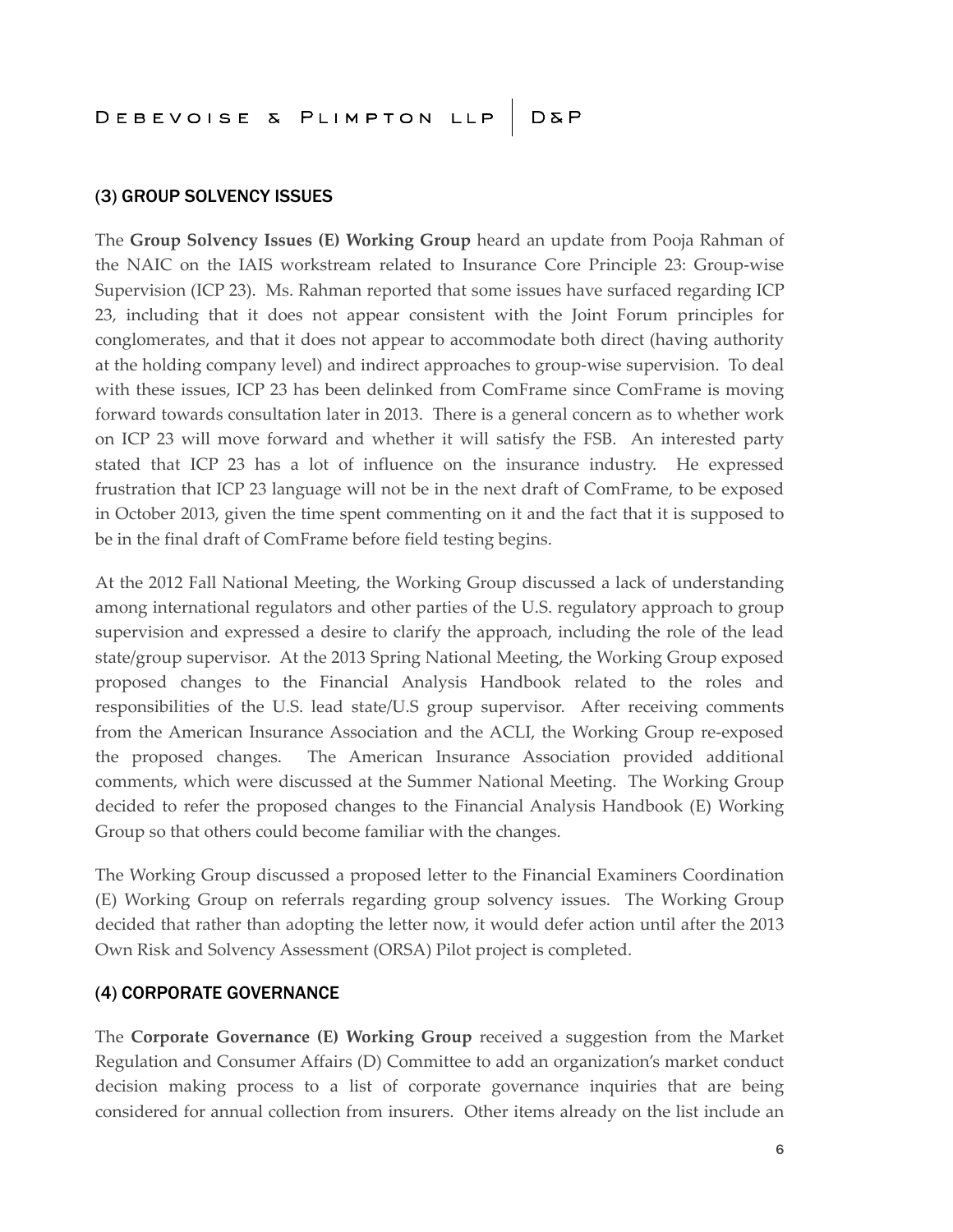organization's investment, business strategy and internal audit decision making processes, among others. The Working Group indicated that it intends to incorporate the change.

Ryan Workman of the NAIC provided an update on the Governance and Compliance Subcommittee of the IAIS, which focuses on the corporate governance aspects of ComFrame. The Subcommittee last met in April 2013 and formed a drafting group to write an issues paper on approaches to group corporate governance. The next Subcommittee meeting is in September 2013.

While the Working Group waited on approval of a drafting group for the new corporate governance model law development, which was adopted at the 2013 Spring National Meeting, interested parties drafted a proposed model law entitled "Corporate Governance Annual Filing Model Act." Interested parties presented the proposed model law, explaining that representatives of various insurers and trade associations developed the model with a great deal of time and effort. The model law requires an annual filing and, importantly, is drafted to protect confidentiality and remove redundant filing requirements. The interested parties used language from the recently adopted Risk Management and Own Risk Solvency Assessment Model Act where possible, to bring some ease of review to the filing process. The model also builds in some flexibility so that the filing can be made either by the insurer or by the insurance group of which the insurer is a member. Another interested party expressed concern that the Working Group might still be committed to using a comparative analysis from an earlier proposal. The Working Group stated that the goal is an effective date of January 1, 2016 for the new corporate governance model law.

The Working Group formed the Drafting (E) Subgroup to draft the new corporate governance model law and the Internal Audit (E) Subgroup to amend the Model Audit Rule to include an internal audit requirement, with input from the NAIC, by the 2013 Fall National Meeting. Vermont Commissioner Susan Donegan is chairing the Drafting (E) Subgroup.

#### (5) FINANCIAL STABILITY (EX) TASK FORCE

The **Financial Stability (EX) Task Force** heard updates on the G-SII and nonbank SIFI processes. Connecticut Commissioner Thomas Leonardi stated that the designation of G-SIIs on July 18, 2013 was premature and that the nine insurance groups, three of which are U.S. insurance groups, do not rise to the standard of "institutions of such size, market importance, and global interconnectedness that their distress or failure would cause significant dislocation in the global financial system and adverse economic consequences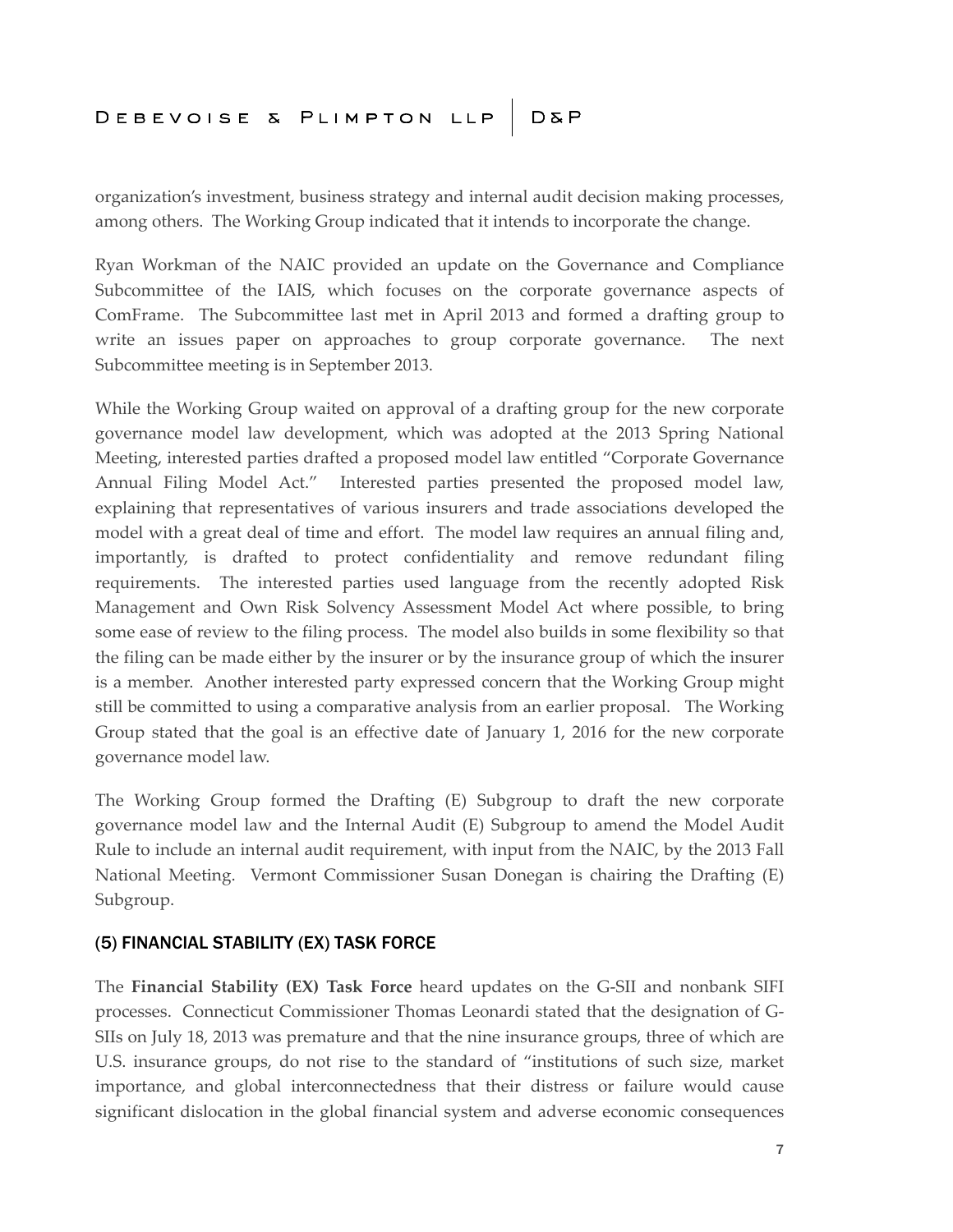across a range of countries." Commissioner Leonardi also mentioned that U.S. state insurance regulators have little insight into the process for designating G-SIIs.

The IAIS policy measures for G-SIIs, also released on July 18, 2013, include requirements for enhanced supervision, systemic risk management plans, crisis management plans and resolution plans. In the absence of a global capital standard, the IAIS intends for Higher Loss Absorbency (HLA) to be built upon "straightforward, backstop capital requirements" for all group activities, including non-insurance subsidiary activities. HLA capital requirements are to be finalized in late 2015.

Missouri Director John Huff, the designated state insurance regulator serving on the FSOC, provided the Task Force with an update on FSOC activities, though he cautioned that he is limited in what he can say about FSOC deliberations. FSOC released its annual report in April 2013, which examined the health of the insurance sector during the previous year. FSOC instructed state insurance regulators to monitor the interest rate environment and make sure that insurers take it into account.

Companies designated by FSOC as nonbank SIFIs are subject to enhanced prudential standards. Director Huff commented on the FSOC's bank-centric approach, pointing out the distinction between banks and insurers. He explained that during the financial crisis, insurers did not experience runs as banks did. There are disincentives for insurance policyholders to surrender policies, such as contractual provisions allowing deferral of payments if necessary. Director Huff recommended that state insurance regulators and insurers monitor FSOC developments carefully.

The Task Force heard a presentation by Deloitte on experiences with resolution planning for systemically important banks. The presenter pointed out key issues, including the level of interconnectedness of the institution and the need to resolve an institution on the basis of legal entities. The presenter opined that the resolution path of an insurance group is typically far more predictable than that of a commercial bank or large SIFI with a brokerdealer because the asset/liability structure is more predictable.

The Task Force discussed the risks posed by the current interest rate environment. As investments mature and renewal premiums come in each year, insurers are investing assets in lower yielding products due to the low interest rate environment. Currently, spreads have gone down, but they are still positive.

The Task Force received a brief update on captives. Connecticut Commissioner Leonardi expressed opposition to an analysis of captives by the Federal Advisory Committee on Insurance of the FIO as he thinks the process at the NAIC led by Rhode Island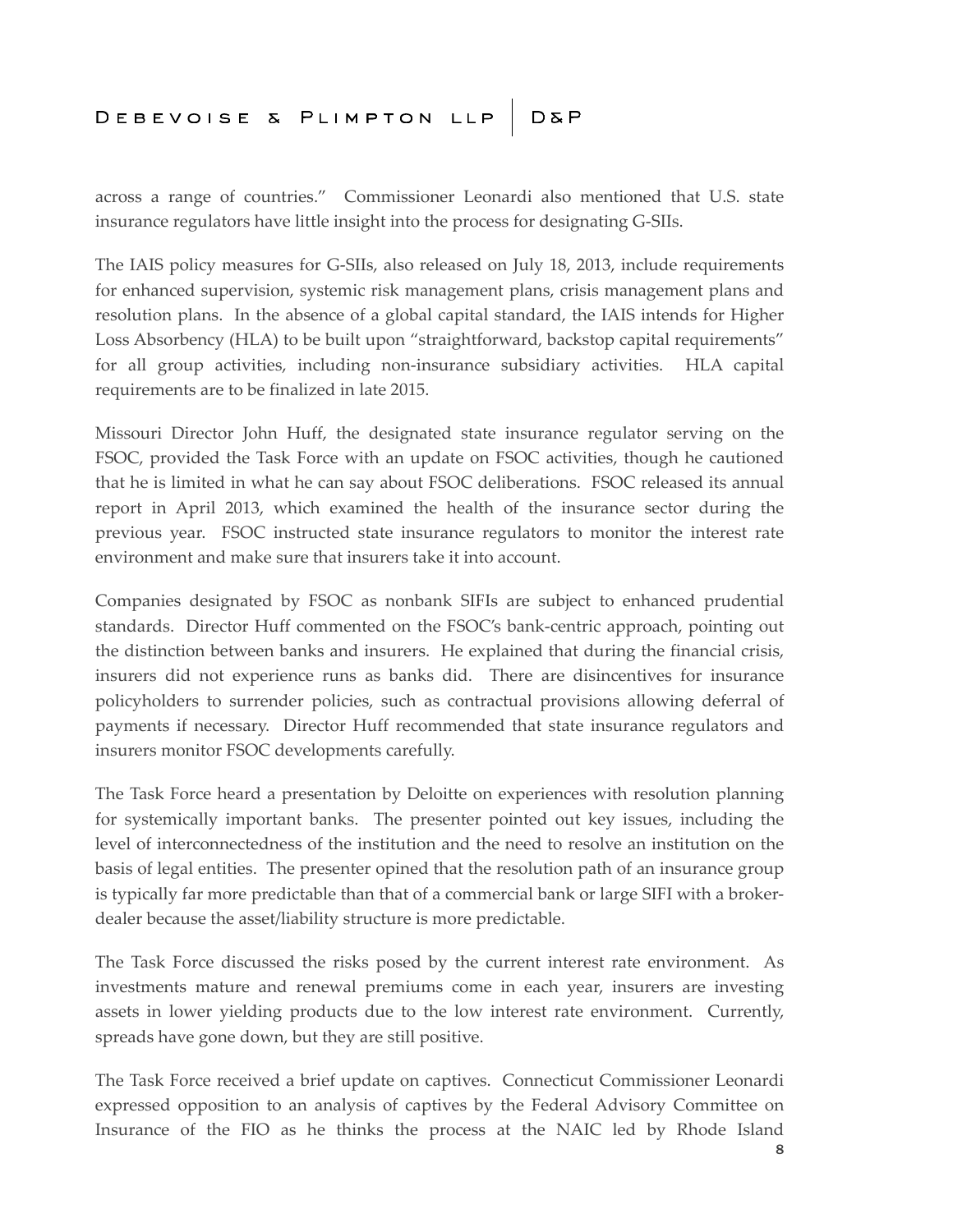Superintendent Joseph Torti is sufficient and a federal effort would be a confusing duplication of efforts.

#### (6) NAIC ACCREDITATION STANDARDS

#### *Risk Management and Own Risk Solvency Assessment Model Act*

The **Financial Regulation Standards and Accreditation (F) Committee** exposed for a one year comment period the proposal to add the Risk Management and Own Risk Solvency Assessment Model Act to the NAIC accreditation standards. The Model Act requires that certain insurers perform an Own Risk Solvency Assessment which evaluates the adequacy of an insurer's capital levels in light of the insurer's unique business mix and strategy. The assessment consists of internal modeling and stress testing designed and conducted by an insurer in accordance with prescribed regulatory criteria.

#### *Insurance Holding Company System Regulatory Act and Model Regulation*

The **Financial Regulation Standards and Accreditation (F) Committee** adopted, effective January 1, 2016, the 2010 amendments to the Insurance Holding Company System Regulatory Act and the Insurance Holding Company System Model Regulation as an NAIC accreditation standard. The 2010 amendments, which have already been enacted in and promulgated by some states, include a required assessment of "enterprise risk" – the risk that an activity, circumstance, event or series of events involving one or more affiliates of an insurer that, if not remedied promptly, is likely to have a material adverse effect on the financial condition or liquidity of the insurer or its insurance holding company system as a whole – and require annual reporting of potential enterprise risk by a holding company as well as access to information to allow the state insurance regulator to assess such risk. With this adoption, a state will be required to enact and promulgate the 2010 amendments by 2016 in order to remain NAIC accredited.

#### *Risk Retention Group Accreditation Standards*

The **Risk Retention Group (E) Task Force** discussed the 2010 revisions to the Insurance Holding Company System Regulatory Act and the Insurance Holding Company System Model Regulation and their applicability to the NAIC accreditation standards for risk retention groups (RRGs).

■ The Task Force specifically discussed significant element (q) (granting authority to examine an insurer and its affiliates to ascertain the financial condition of the insurer, including the enterprise risk to the insurer) due to concern over a situation in which an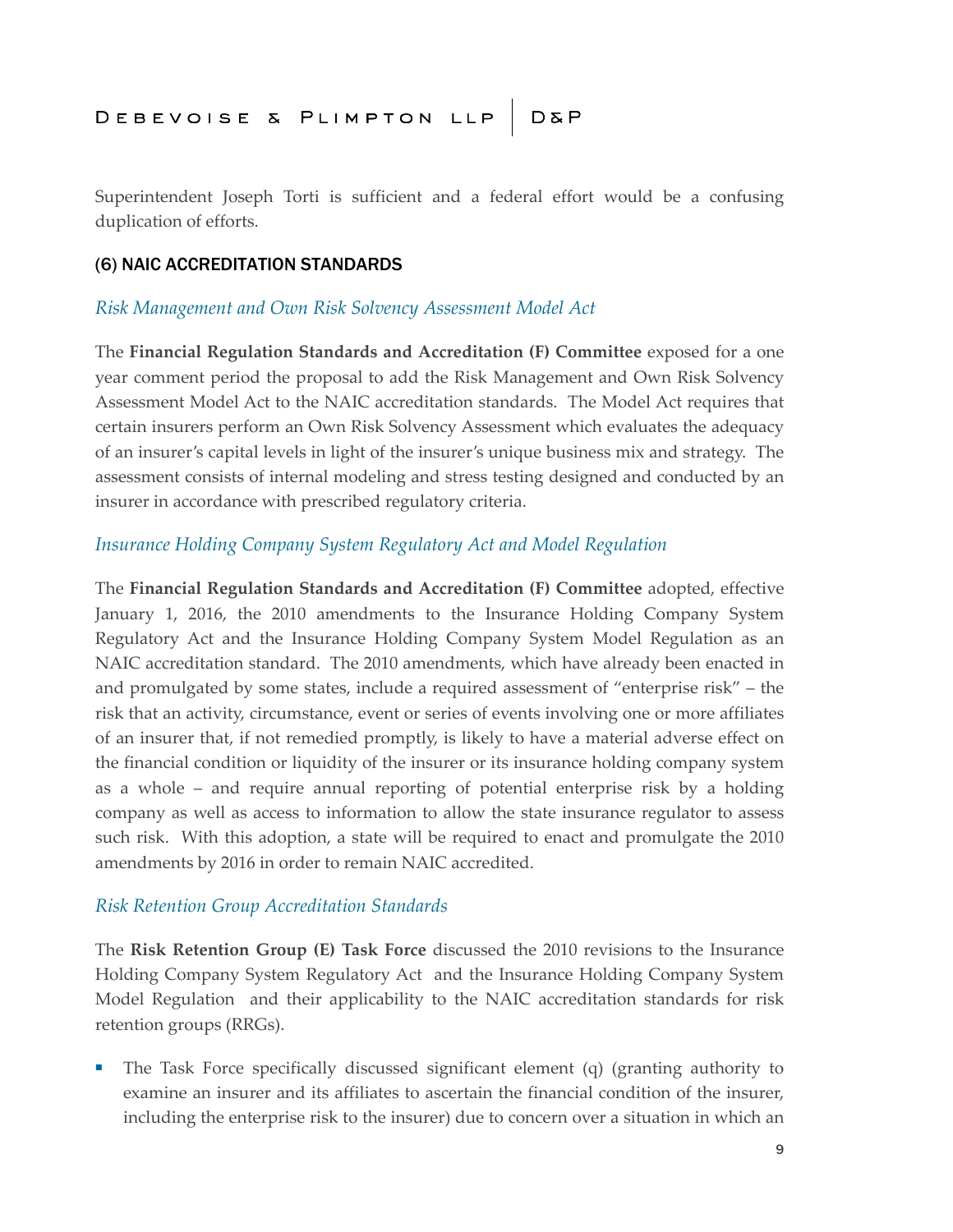RRG is domiciled in State A and has an insurer in its insurance holding company domiciled in State B. The language in significant element (q) would give the state insurance regulator in State B the authority to examine the RRG domiciled in State A. This situation will require coordination similar to other examination elements applicable to RRGs so as not to conflict with the federal Liability Risk Retention Act of 1986. The Vermont Deputy Commissioner proposed language dealing with this scenario. The Task Force approved a motion to adopt the proposed language for significant element (q).

- The Task Force also discussed the applicability of the Enterprise Risk Report, Form F, to RRGs that are a part of an insurance holding company. The Task Force approved a motion applying the Form E filing requirement to RRGs that are a part of an insurance holding company.
- The Task Force also discussed significant element (y) (provisions protecting confidential information submitted to the state insurance regulator) related to the confidential treatment of information submitted to the NAIC. States that choose to participate in the Form F filings must have significant element (y) for purposes of protecting and sharing information with the regulators. The Task Force discussed making significant element (y) operational in 2015 as more states start requiring Form F filings. The Task Force will consider adoption of the revisions for accreditation purposes for RRGs on its next conference call.

The Task Force exposed for a 30-day comment period the 2008 revisions to the Model Regulation to Define Standards and Commissioner's Authority for Companies Deemed to be in Hazardous Financial Condition as an NAIC accreditation standard for RRGs. One commenter noted that Section 3(k)-(m) of the Model Regulation could also be revised to apply to the manager of a captive insurer. The Task Force agreed to discuss expanding the definition of "management" to include management of a captive insurer on the next conference call.

The Task Force discussed the 2006 revisions to the Risk-Based Capital for Insurers Model Act related to the trend test for property/casualty insurers, noting that the trend test is required to be included as part of the state's adoption of risk-based capital for RRGs. Adoption of this Model Act for RRGs becomes required for NAIC accreditation on January 1, 2014.

#### (7) LIFE INSURERS – PRINCIPLES-BASED RESERVING

The **Principles-Based Reserving Implementation (EX) Task Force** continued discussing the implementation of principles-based reserving (PBR) legislation throughout the U.S.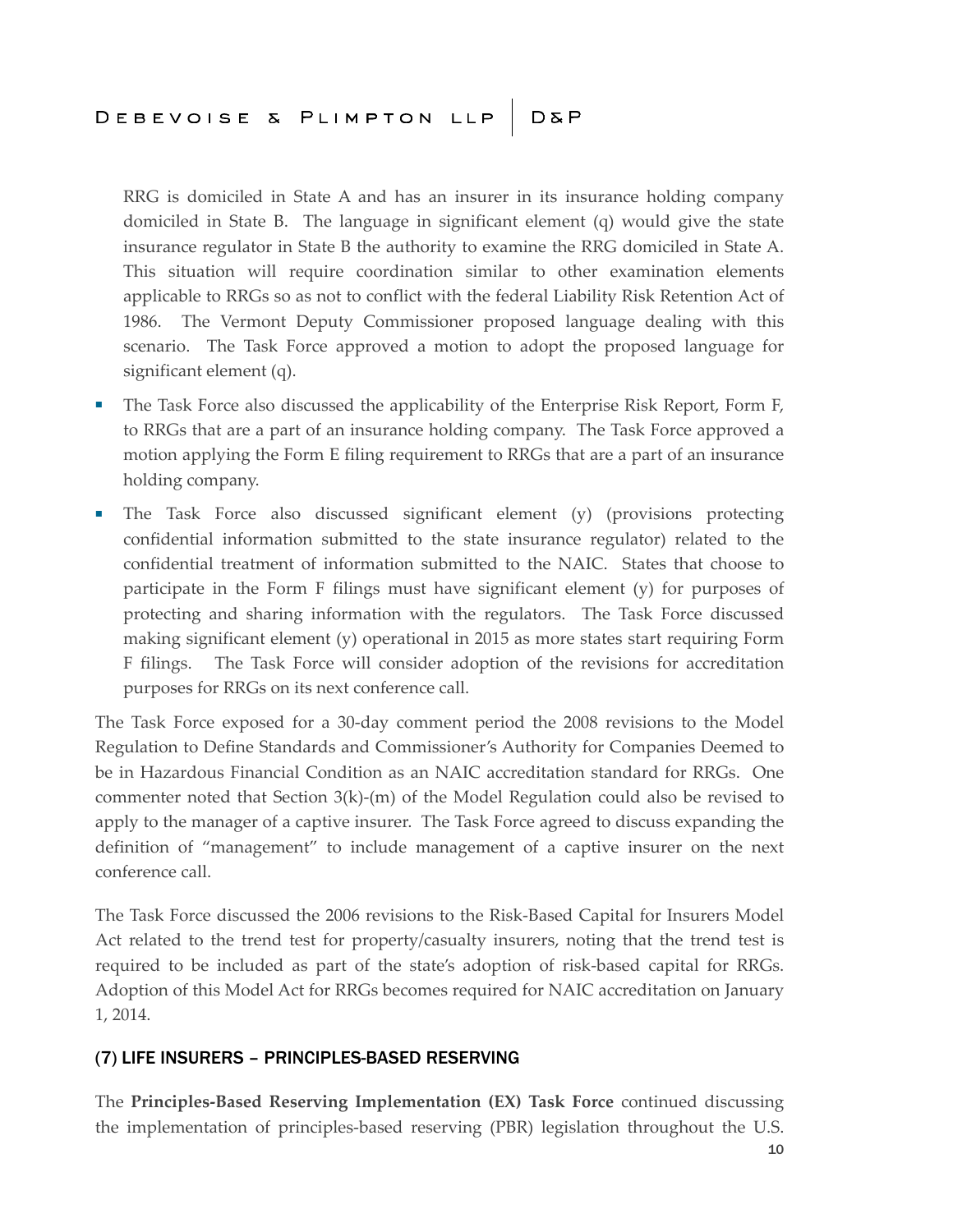Among other things, the Task Force formed a new working group, the PBR Review (EX) Working Group, and adopted a referral from the Financial Condition (E) Committee that led to a contentious exchange.

The purpose of the new Working Group is to coordinate financial analysis, examination and actuarial review procedures related to PBR implementation. Specifically, the Working Group was given the following charges:

- Develop a framework for development of risk-focused examination procedures for PBR, aiming for coordination and consistency of all such activities.
- Draft charges and operating procedures for the new PBR Valuation Analysis (E) Working Group, using the Financial Analysis (E) Working Group charges and procedures as a guide.
- Develop review tools and propose means to obtain relevant data. Test the tools and data for usefulness and accuracy.
- Identify the data and other reporting needs for actuarial review, financial analysis and public transparency. Recommend changes to other NAIC groups to modify the statutory financial statement blanks, statutory financial statement instructions and the SVO Purposes and Procedures Manual to obtain such needed data and disclosure. Utilize confidentiality where needed, maintaining an ability to share data appropriate for valuation improvements.
- Identify the ideal staffing resources for PBR reviews, including ideal NAIC assistance, and any new financial modeling or software reviewers. After review processes are better defined, conduct another PBR state resource survey.

As discussed in previous client updates, the Task Force wrote a White Paper that discussed the use of captives by insurers that was adopted by the NAIC. In addition, the White Paper offered several recommendations to the Financial Condition (E) Committee for consideration for further study, four of which were referred to the Task Force in an August 2013 letter for further study. At the Summer National Meeting, the recommendations were adopted by the Task Force, and included (1) further studying the use of captives and special purpose vehicles, including determining whether some information related to such transactions should remain confidential; (2) considering whether financial statements of insurers should disclose information about transactions involving captives and special purpose financial vehicles; (3) developing guidance to the Financial Analysis Handbook that would guide states on how to analyze these transactions when conducting examinations of insurers; and (4) developing possible solutions to address any remaining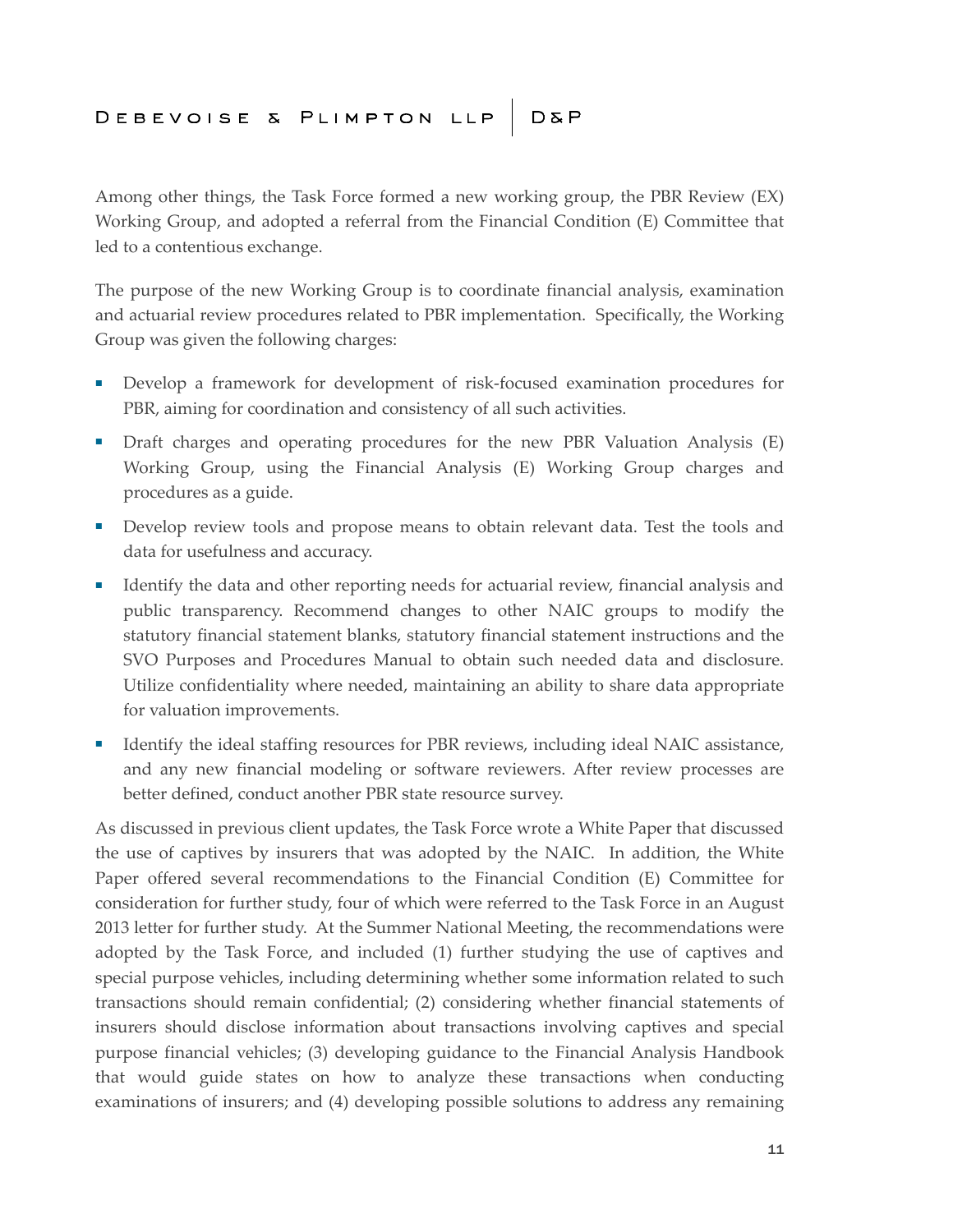XXX and AXXX perceived redundancies by changing the underlying reserve requirements rather than by using captives and special purpose vehicles.

Delaware Bureau of Captives and Financial Insurance Products Director Steve Kinion took issue with the adoption of the charge to address reserve redundancies without the use of captives, and wanted the charge revised. Mr. Kinion stated that the captive law in Delaware was specifically created to attract the use of captive insurers that reinsure XXX and AXXX reserves. Rhode Island Superintendent Joseph Torti and the rest of the Task Force did not accept this suggestion, and when Mr. Kinion asked what he was supposed to do in the interim, New York Executive Deputy Superintendent Robert Easton stated that he would ask that Delaware not proceed with captive financing transactions until the Task Force determines how to proceed. Mr. Kinion said that Delaware could not do so. District of Columbia Commissioner William White then stated that Delaware was not facing anything different than other states with captive laws.

#### (8) RISK-BASED CAPITAL DEVELOPMENTS

#### *Life Risk-Based Capital*

The **Life Risk-Based Capital (E) Working Group** exposed for comment a letter from Peter F. Storms, manager of the Insurance Regulatory Consulting Practice, regarding the treatment of the asset valuation reserve. Mr. Storms expressed a concern over the inconsistent treatment of the asset valuation reserve for asset adequacy testing and life risk-based capital evaluation purposes.

The Working Group also exposed for comment a proposed change to the risk-based capital treatment of unauthorized reinsurance. Currently, in most cases where business is ceded to an unauthorized reinsurer, permitted security is required for ceded reserves, but there is no corresponding reduction in the risk-based capital for the unauthorized reinsurance (except where security is provided in the form of funds withheld), even though it may be fully collateralized. New York proposed that reinsurance ceded to an unauthorized reinsurer be allowed a risk-based capital reduction only if security is established in the same amount of the ceded reserves. In other words, a 100% risk-based capital reduction would require posting 100% of the required security. Although the proposal was not entirely clear, we understand this would extend the reinsurance risk-based capital reduction currently allowed for funds withheld in connection with unauthorized reinsurance to letters of credit and reinsurance trust agreements provided in connection with unauthorized reinsurance.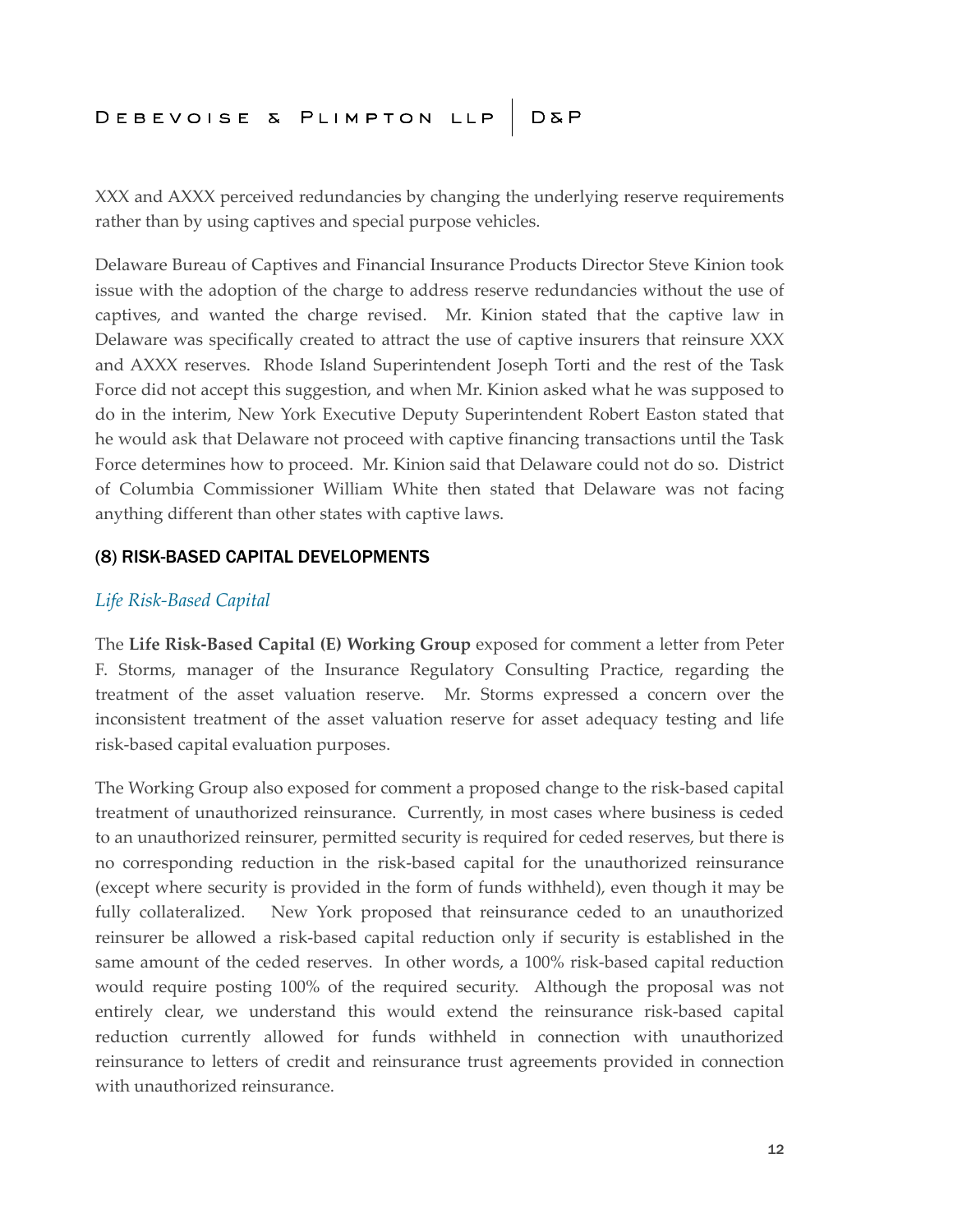The Working Group also discussed forming a subgroup to address new charges related to principles-based reserving and contingent deferred annuities.

#### *Investment Risk-Based Capital*

The **Investment Risk-Based Capital (E) Working Group** received a presentation from the American Academy of Actuaries on the purpose and construction of a representative portfolio. The Working Group adopted the Life Insurer RBC for Common Stock Report, including a memo dated August 21, 2013 that addresses instruction-related questions regarding the calculation of beta (a measure of the volatility of a security or a portfolio in comparison to the market as a whole) and recommends a change to the asset valuation reserve instructions. The Working Group noted that more modeling work is required for the corporate bond factor development. The Working Group referred the Life Insurer RBC for Common Stock Report and memo dated August 21, 2013 to the Capital Adequacy (E) Task Force.

The Capital Adequacy (E) Task Force approved a motion to expose for comment the Life Insurer RBC for Common Stock Report submitted by the Working Group for a period of 45 days.

#### (9) LIFE INSURERS – CONTINGENT DEFERRED ANNUITIES

The **Life Insurance and Annuities (A) Committee** discussed and approved revisions to the draft proposed 2013/2014 charges related to Contingent Deferred Annuities (CDAs). At the 2013 Spring National Meeting, the CDA Working Group had submitted a report on its findings regarding the adequacy of existing laws and regulations as applied to CDAs. The Working Group also identified issues that would be more appropriately addressed by other existing NAIC groups with the specific subject-matter expertise. In order to implement its findings, the Working Group submitted to the Committee proposed charges to the various NAIC groups identified in the report as having the specific subject matter expertise. The ACLI proposed changes to such charges which will be circulated with a comment period to end on September 10, 2013. The Committee also discussed appointing a new working group to evaluate consumer protection issues with CDAs.

#### (10) VALUATION OF SECURITIES

The **Valuation of Securities (E) Task Force** adopted amendments to the SVO Purposes and Procedures Manual related to the Foreign Audit Project. The amendments clarify financial presentation standards and add a procedure to govern future requests to add national GAAP or IFRS to permitted financial performance presentation standards. Additionally,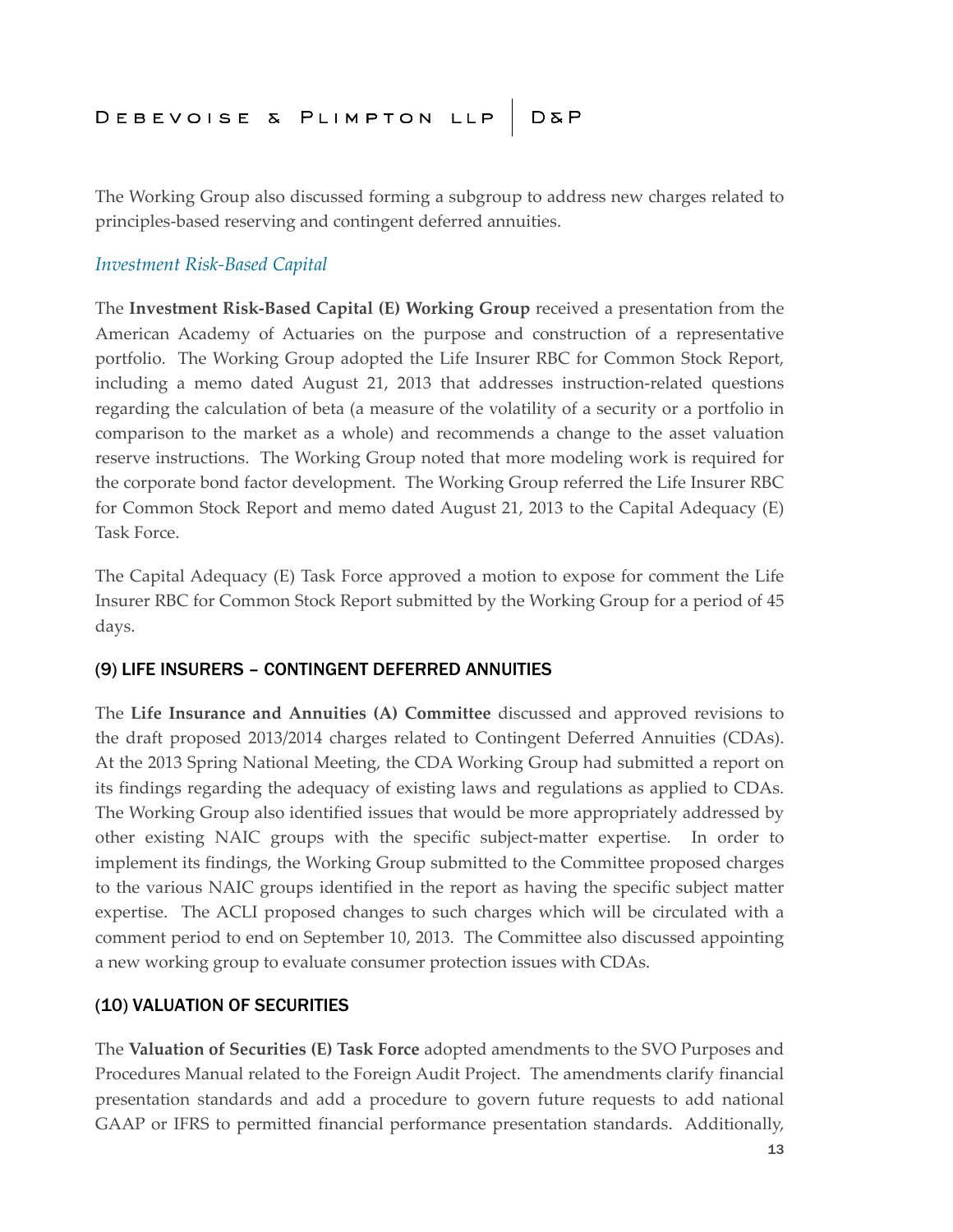Germany will be added to the list of countries whose national GAAP can be presented without reconciliation. The ACLI expressed support for these amendments.

The Structured Securities Group of the SVO presented to the Task Force on Freddie Mac's new residential mortgage-backed security (RMBS), the Structured Agency Credit Risk (STACR). On the motion of Matti Peltonen from New York, the Task Force referred to the Invested Asset (E) Working Group the charge of studying the accounting and reporting classification for STACR, as well as reviewing the regulatory reporting framework for structured notes. Mr. Peltonen expressed concern that based on current guidance applicable to structured notes, STACR would be classified as a SSAP No. 26 bond and not as a SSAP No. 43R RMBS. There was reluctance among certain members of the Task Force to make the referral at this meeting, but after some back and forth, the motion passed.

The Task Force adopted amendments to the SVO Purposes and Procedures Manual for quarterly reporting instructions for RMBS/CMBS. Prior to this, the Statutory Accounting Principles (E) Working Group adopted an amendment to SSAP No. 43R, Loan-backed and Structured Securities, to differentiate between annual and interim reporting periods.

The Task Force received two other proposed amendments to the SVO Purposes and Procedures Manual. The first amendment would add instructions for the filing of "Residual Tranches" of securitizations. The second amendment would add text specific to the Structured Securities Group to more accurately reflect the Regulatory Treatment Analysis Service process. The Task Force exposed both amendments for a 30-day comment period.

#### (11) OTHER MATTERS

#### *Life Insurers – New Annuity Buyer's Guide*

The **Annuity Disclosure (A) Working Group** received a presentation from Jim Mumford, Chair of the Working Group, on the electronic versions of the Annuity Buyer's Guides – a combination guide, a fixed guide and a variable guide. The Annuity Buyer's Guide is required to be distributed to consumers under the NAIC Annuity Disclosure Model Regulation which defines the "Buyer's Guide" as the NAIC-approved Annuity Buyer's Guide.

The Working Group discussed issues involving the transition from the old Annuity Buyer's Guide to the new Annuity Buyer's Guides, including issues involving states that have adopted the old version of the Annuity Disclosure Model Regulation, which includes the old buyer's guide as an appendix. The Working Group proposed January 1, 2014 as the